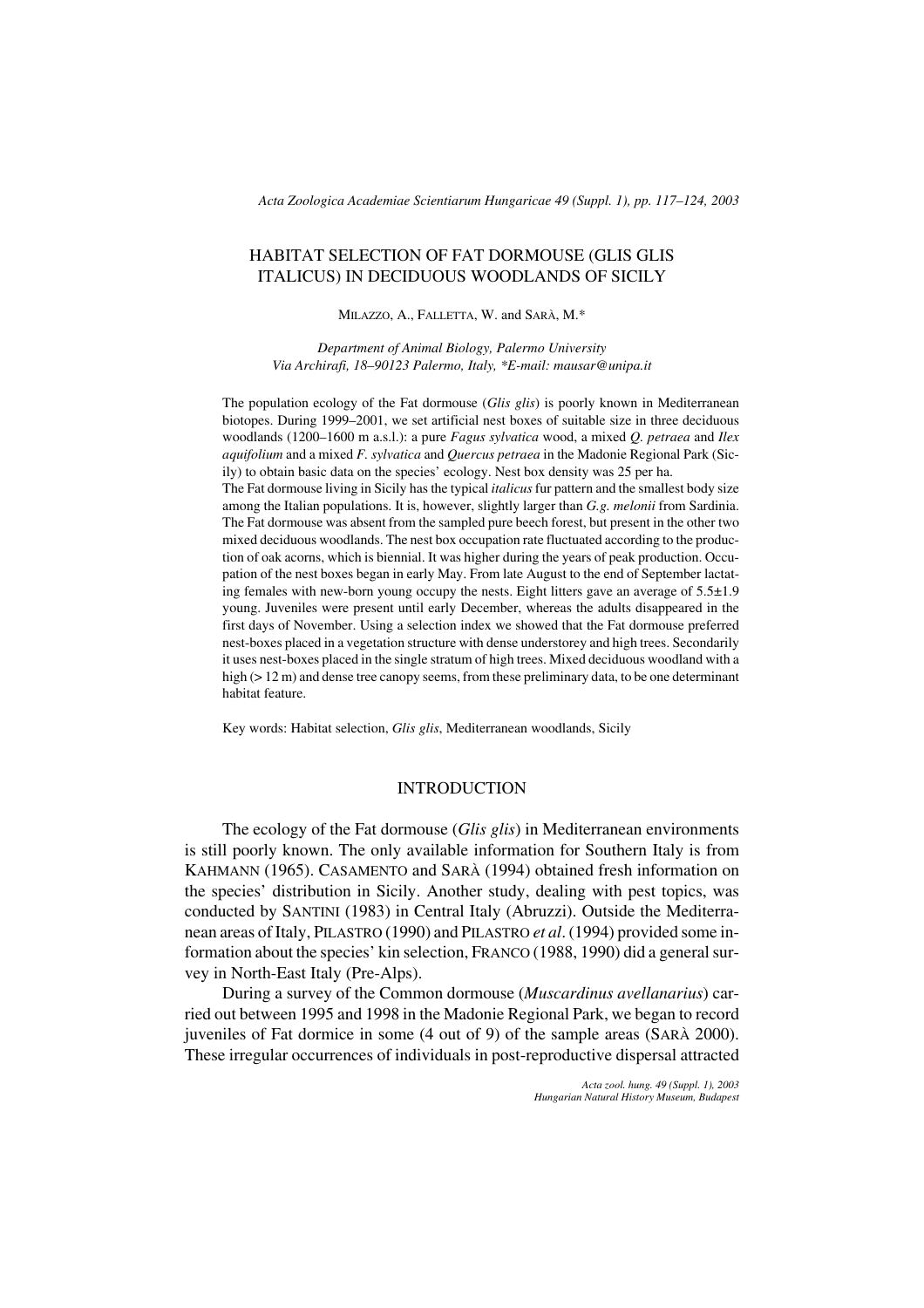our attention and prompted the planning of specific research. We report here the first data on the species' life history in some woodland habitats of Sicily.

#### MATERIALS

We chose three sample areas in different woodlands of the Madonie Regional Park where we established study grids of 1–2 ha (Table 1). We used wooden nest boxes of a size which favours colonisation by the Fat dormouse (20 cm  $\times$  20 cm  $\times$  30 cm). The entrance hole is 5 cm in diameter and faces the tree trunk. Density of nest-boxes was 25 per ha. Every month, during a period of three years (1999–2001) we visited the sample areas, recording the species' presence and nests with or without individuals. The frequency of visit was increased to every week during the reproductive season (summer to autumn). Captured dormice were aged, sexed, marked by ear tattooing and then released in the same nest box. Reproductive condition (enlarged testis for males, lactating females, etc) and body biometrics were also recorded.

We sampled the oak acorns that are a food known to be consumed by the Fat dormouse in the study areas. We collected acorns for 5 minutes from  $1 \text{ m}^2$  on the ground below different nest box trees, then counted and weighed them. To have information about the species' micro-habitat preference (the spatial resource around each nest box) we recorded, in one sample area (G), the presence/absence of vegetation (tree-branches, understorey, etc.) every 5 m, according to the following vertical layers: stratum A: 0–6 m; stratum B: 6–12 m; stratum C: >12 m. The 5 m recording interval resulted in 5 vegetation records between two nest-boxes and 25 in a square of 4 in this 2 ha grid. This allowed comparison of the vegetation structure around the colonized (used) nest-boxes with those unused (availability), according to the design with known proportions of available resource units (MANLY *et al.* 1993). Resource selection was calculated by the formula  $w_i = o_i / p_i$  and then standardized to obtain the B<sub>i</sub> index of selection (MANLY *et al.* 1993).

## RESULTS AND DISCUSSION

Fat dormice living in the Madonie Regional Park have the typical colour pattern (A/B *sensu* KAHMANN 1965) of the *italicus* subspecies, but body biometrics showed them to be smaller than reported for some continental populations of the

|         | conducted                                                               |          |                        |                   |
|---------|-------------------------------------------------------------------------|----------|------------------------|-------------------|
|         | Sample area Vegetation type                                             |          | Grid code Surface (ha) | Time of<br>survey |
|         | Piano Cervi Pure beech (Fagus sylvatica)                                | 1 C      |                        | 1 year            |
| Gimmeti | Mixed deciduous <i>Ouercus petraea</i> and<br><i>Ilex aquifolium</i>    | 1 G. 2 G |                        | 3 years           |
| Pomieri | Mixed deciduous <i>Q. petraea, I. aquifolium</i><br>and $F$ , sylvatica | 1 P. 2 P |                        | l year            |

Table 1. The sample areas in the Madonie Regional Park (Sicily), where the study of *Glis glis* was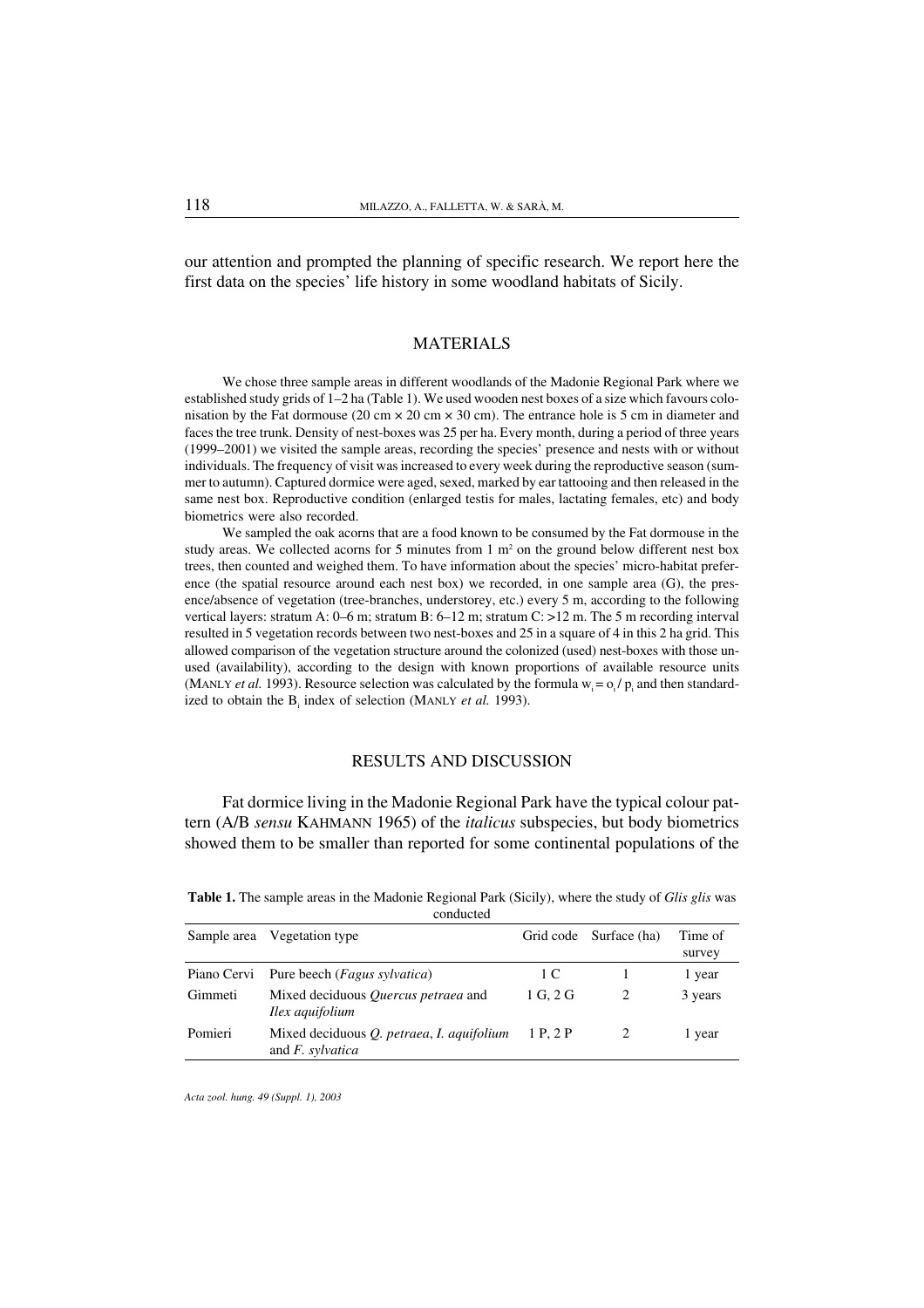same form. The Sicilian Fat dormouse is, however, larger than *G. g. melonii* from Sardinia (Table 2). Genetic studies are needed to further investigate such differences.

The Fat dormouse did not colonize the sample area in the beech forest (1C), even though there was evidence of the species' presence elsewhere in this area (calling during the night in summer and one individual found dead) and in the same habitat (SARÀ 2000).

In both the other two areas we recorded an increase in activity and colonization of the grids. Nest box colonization was gradual and at the beginning was recorded only by food remains (oak acorns), droppings and by the strong-smelling scent markings from the urogenital glands. Later, the first individuals and some empty nests were found inside the nest boxes. This early phase of colonization, i.e. from June to early August, seems to be by males (5 out 6 records).

During May to early June the Fat dormouse were present in both areas and were recorded during nocturnal inspections while they were moving and calling among the vegetation. The filling of nest boxes with leaves, which constitute the rudimentary nests found in the sample areas, began by the last week of June. The Fat dormouse made extensive use of the nest boxes from July to November. Mating occurred between the end of July and the end of August. Lactating females with their pups occurred from September, but mainly in October. Adults began to leave the nest-boxes just after the weaning of juveniles. The last individuals (juveniles) departed from the boxes at the beginning of December (Fig. 1). There was no evidence of hibernation inside the nest boxes; and only two active nests were recorded in January. The biological cycle of the Fat dormouse in Mediterranean

|                                        |                                               | $111 = 100110001000$                            |               |                       |                                           |
|----------------------------------------|-----------------------------------------------|-------------------------------------------------|---------------|-----------------------|-------------------------------------------|
|                                        | HBL                                           | TL.                                             | $S\%$         | HF                    | EL.                                       |
| G. g. glis<br>$(Trentino)^a$           | $130 - 190$                                   | $94 - 150$                                      | 72.3–78.9     | $22 - 34$             | NR.                                       |
| G. g. <i>italicus</i><br>$(Lazio)^b$   | 184<br>$(175 - 192)$                          | 182<br>$(176 - 190)$                            | 98            | 31.4<br>$(30.5 - 32)$ | 25.2<br>$(24 - 27)$                       |
| G. g. <i>italicus</i><br>$(Gargano)^c$ | 199.44<br>$(180 - 215)$                       | 179.75<br>$(170 - 190)$                         | 89.02         | 34.11<br>$(33-35)$    | 24.33<br>$(24-25)$                        |
| G. g. melonii<br>$(Sardinia)^d$        | 154–165                                       | 134-142                                         | $86.0 - 87.0$ | $30 - 32$             | 20                                        |
| G. g. <i>italicus</i><br>(Sicily)      | $171.1 \pm 12.99$<br>$(155 - 190)$<br>$N = 9$ | $161.43 \pm 12.16$<br>$(140 - 190)$<br>$N = 13$ | 94.35         | <b>NR</b>             | $19.25 \pm 1.40$<br>$(18-22)$<br>$N = 12$ |

| <b>Table 2.</b> Body biometrics of Fat dormice ( <i>Glis glis</i> ) in Sicily and Italy. a: LOCATELLI & PAOLUCCI |
|------------------------------------------------------------------------------------------------------------------|
| $(1998)$ ; b: SANTINI (1983); c: KAHMANN (1965); TOSCHI (1965). HBL = head-body length (mm),                     |
| $TL = tail$ length (mm), $S\% = (TL/HBL) \times 100$ , $HF = hindfoot$ length (mm), $EL = ear$ length (mm),      |
| $NP - not recorded$                                                                                              |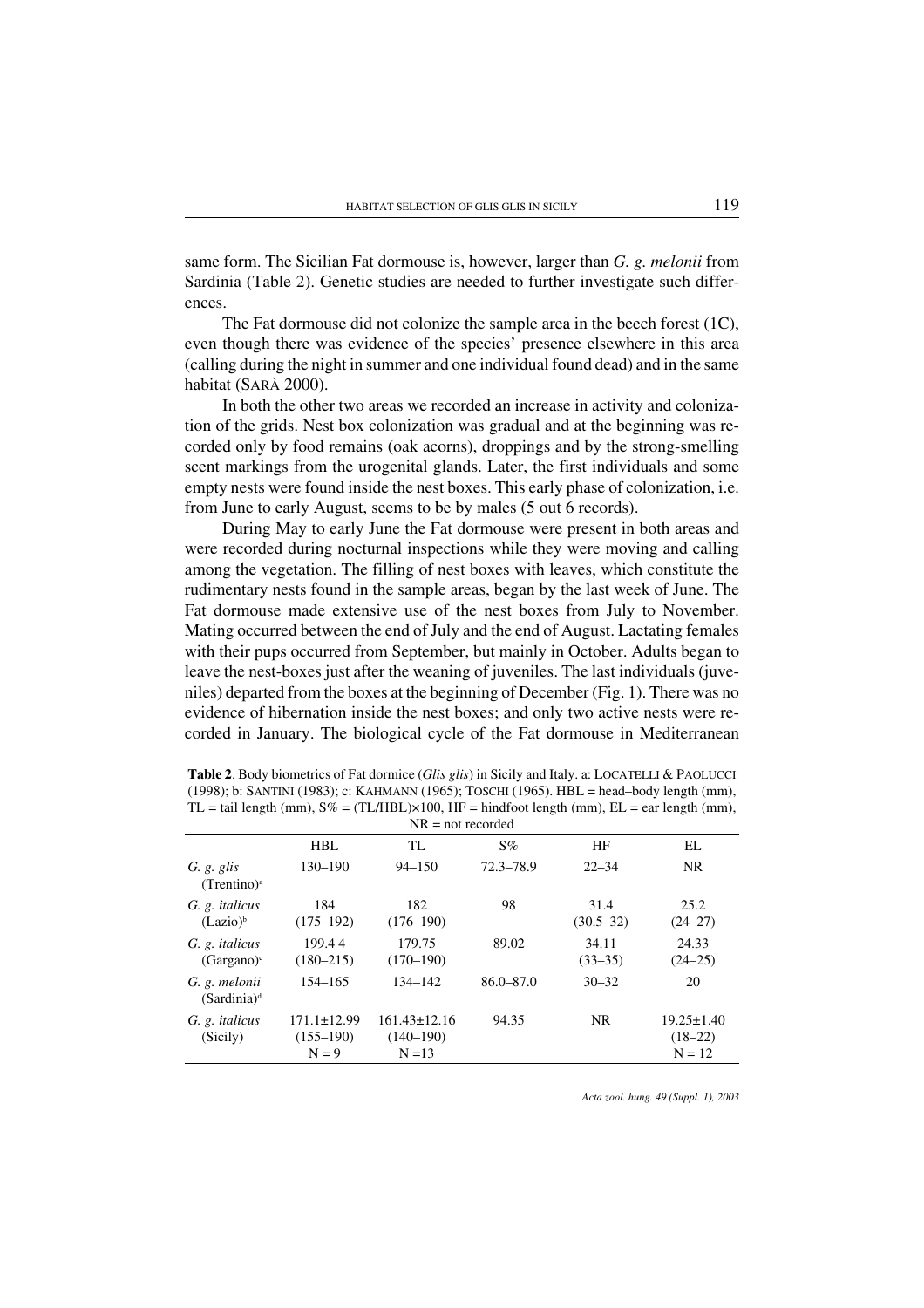Table 3. Average number of *G. glis* nests per hectare from June to December in the three sample areas of the Madonie Regional Park (Sicily). NR = not recorded

|      | ັ           | $\overline{\phantom{a}}$ |         |
|------|-------------|--------------------------|---------|
|      | Piano Cervi | Gimmeti                  | Pomieri |
| 1999 |             | 8.4                      | NR      |
| 2000 | NR          | 3.1                      | NR      |
| 2001 | NR          | 5.0                      | 2.4     |
|      |             |                          |         |

woodland is similar to that from continental areas (PILASTRO 1990), but is slightly extended into late autumn (Fig. 2).

Table 3 shows the average number of nests found in the sample areas. During 1999, by capture-mark-recapture, we identified 6 territories in the mixed deciduous woodland (grids 1G and 2G) with three cases of breeding. The estimated population density was 20 ind/ha. During 2000 we had only two territories with one case of breeding and the estimated density was only 3 ind/ha. Figures for the year 2001 were much lower: 0 territories, 0 reproduction and 2 ind/ha (Table 4). This result was related to the arrival of a Pine marten (*Martes martes*) which began raiding the grids from early summer. In the third sample area (grids 1P and 2P) data only cover 2001 and showed 6 territories, 1 reproduction and 4 ind/ha. The 8 known litters (4 in our sample areas plus another 4 from the Nebrodi mountains) yielded an average of 5.5±1.9 (range: 2–8) youngsters per family.

Excluding the data for 2001 in area G, due to disturbance by the predator, the densities recorded in these Mediterranean insular woodlands changed from 4 to 20 ind/ha and are higher than those reported from Northern latitudes: 1–4.9 ind/ha (PILASTRO 1990 and references therein, MORRIS 1997).



Fig. 1. The average  $\pm$  SE (3 years, 2 sample areas) year-round occupation of nest-boxes, that corresponds to the activity pattern of *Glis glis* in Mediterranean woodlands (Sicily)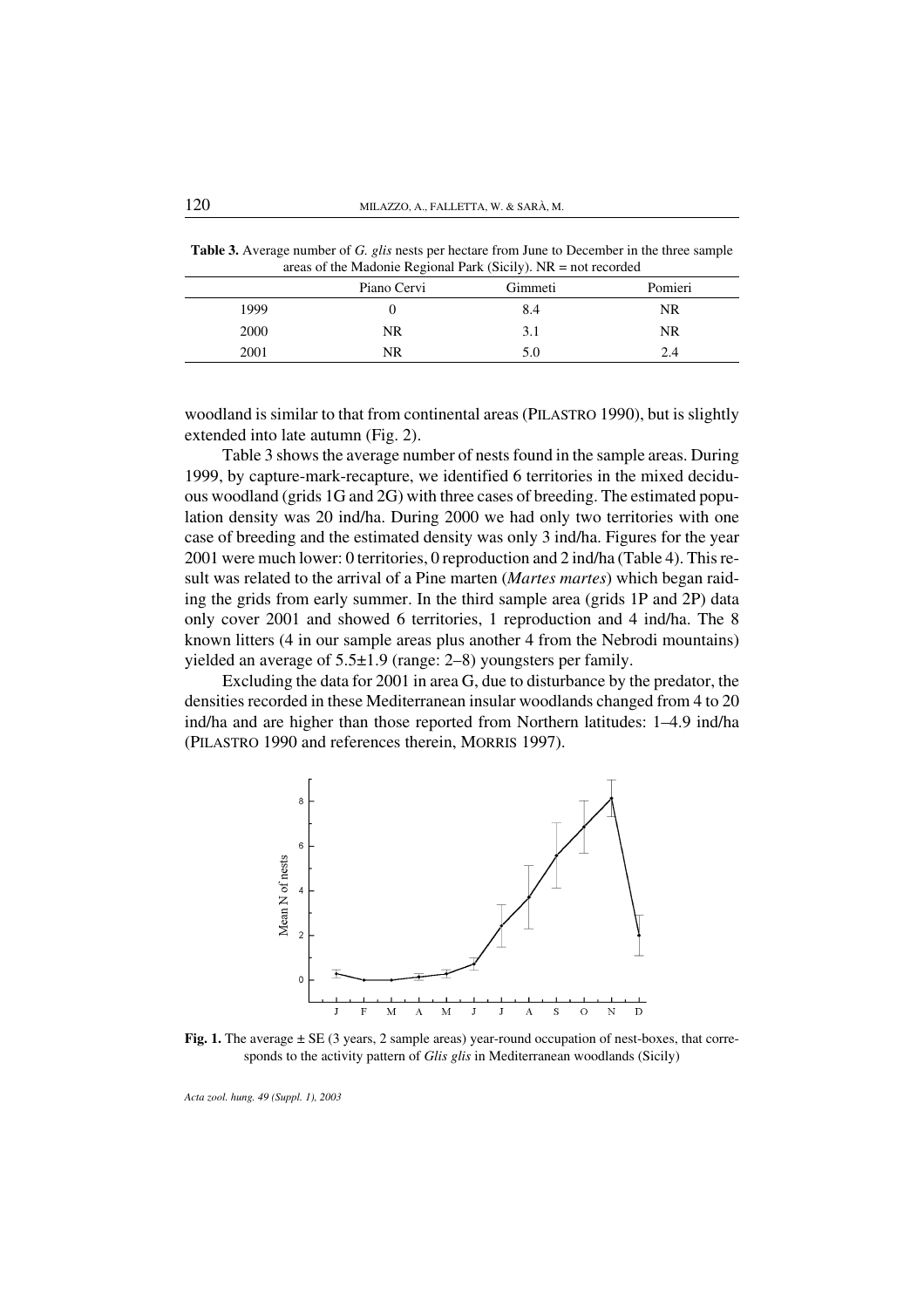Table 4. The number of *Glis glis* territories per year and per sample area in the Madonie Regional Park (Sicily), revealed by capture-mark-recapture. Each territory is assumed by recaptures of marked individuals in a given group of nest-boxes. T = territory;  $*$  = sample area of 2 ha; Ind/Ha = density per hectare; ? = probable litter outside the grid border recorded by independent juveniles within the grid

|               |               | T <sub>1</sub> | T <sub>2</sub> | T <sub>3</sub> | T <sub>4</sub> | T <sub>5</sub> | T6             | Total          | Ind./ha        |
|---------------|---------------|----------------|----------------|----------------|----------------|----------------|----------------|----------------|----------------|
| Gimmeti 1999  | adult males   | 1              | $\overline{2}$ | $\overline{2}$ | 1              | 1              | $\overline{2}$ | 9              | 20             |
|               | adult females | 2              | $\overline{c}$ | 1              | 1              | 1              | 1              | 8              |                |
|               | litters       | 2              | 1              | 1?             |                | 1?             |                | $3+2$          |                |
|               | subadults     | $\overline{2}$ |                |                |                | 1              |                | 3              |                |
| Gimmeti 2000  | adult males   | 2              | $\overline{2}$ |                |                |                |                | $\overline{4}$ | 6              |
|               | adult females | 1              |                |                |                |                |                | 1              |                |
|               | litters       | 1              | 1?             |                |                |                |                | $1+1$          |                |
|               | subadults     |                |                |                |                |                |                | 1              |                |
| Gimmeti 2001* | adult males   |                |                |                |                |                |                | 3              | $\overline{c}$ |
|               | adult females |                |                |                |                |                |                | $\Omega$       |                |
|               | litters       |                |                |                |                |                |                | $\Omega$       |                |
|               | subadults     |                |                |                |                |                |                | 1              |                |
| Pomieri 2001* | adult males   |                |                |                |                |                | 2              | $\overline{c}$ | 4              |
|               | adult females | $\mathbf{1}$   | $\mathbf{1}$   | $\mathbf{1}$   | 1              |                |                | $\overline{4}$ |                |
|               | litters       | 1              | 1?             | 1?             |                |                |                | $1+2$          |                |
|               | subadults     |                |                |                |                | $\overline{2}$ |                | 2              |                |

Area G, studied for three years, had a biennial masting crop, with peak years in 1999 and 2001. Oak acorn production proved to be significantly correlated to the rate of occupation of nest boxes, i.e. nest material found inside (Fig. 3), although this relationship was partially obscured by the predator effect evidenced during 2001. The Pine marten raids caused desertion of the grids and nest box avoidance

|               | A        |          | М        |                     |  |  |  | A |  |  |  |  |  |  |  |
|---------------|----------|----------|----------|---------------------|--|--|--|---|--|--|--|--|--|--|--|
| Adults        | $\Omega$ | $\Omega$ | $\Omega$ | $\Omega$<br>$\cdot$ |  |  |  |   |  |  |  |  |  |  |  |
| Indep. juv.   |          |          |          |                     |  |  |  |   |  |  |  |  |  |  |  |
| Matings       |          |          |          |                     |  |  |  |   |  |  |  |  |  |  |  |
| <b>Births</b> |          |          |          |                     |  |  |  |   |  |  |  |  |  |  |  |

Fig. 2. The biological cycle of *Glis glis* in Mediterranean woodlands (Sicily) divided into ten day periods. Grey indicates the beginning of activity, black the peak of activity and presence in the grids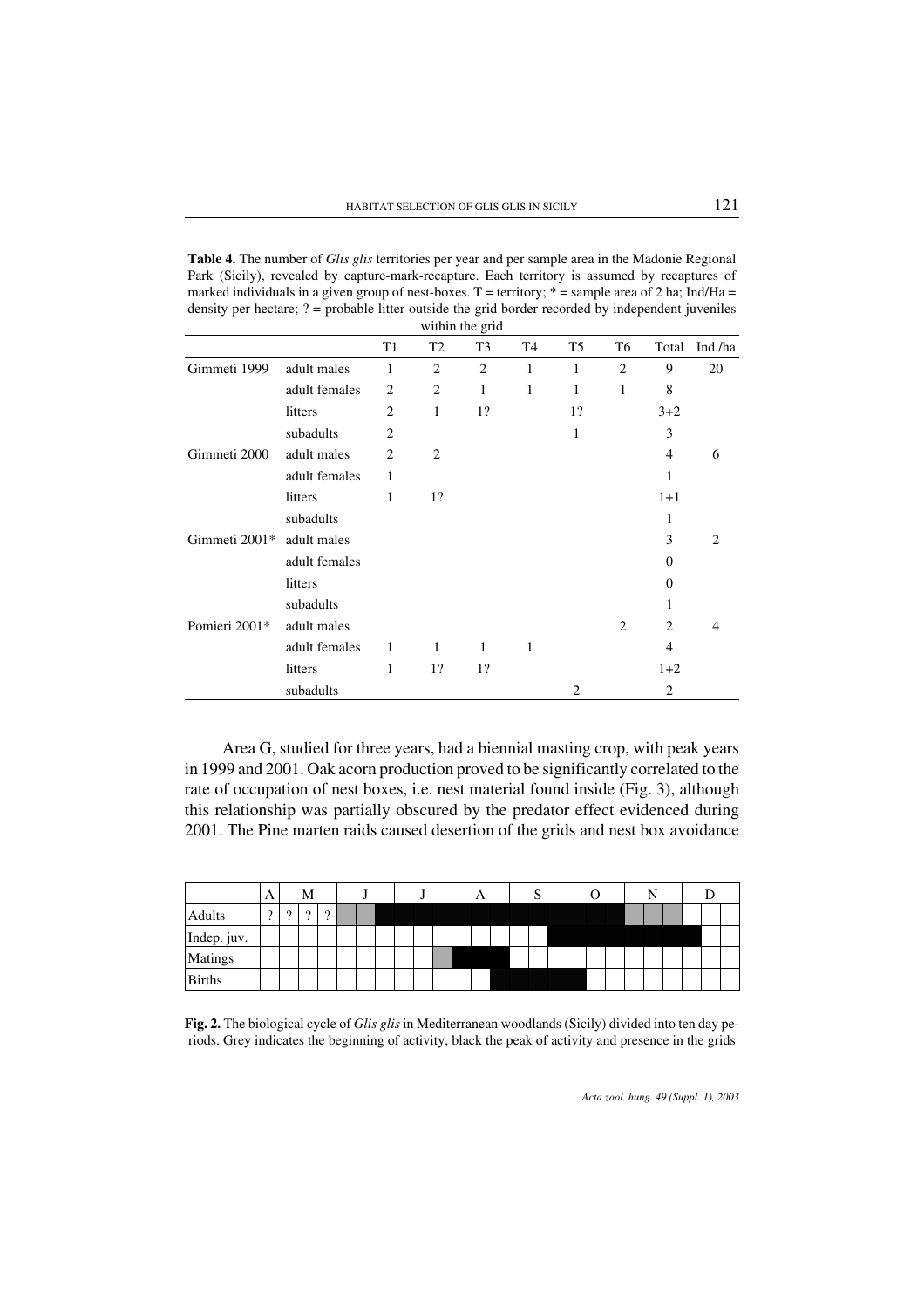by the dormice that had begun to colonize them to build their nests, so we were able to detect only the nests. Food availability seems to be one of the main factors inducing density change in this area. Predation by Mustelids (*M. martes* and *M. foina*) has already been recorded in nest boxes (PANCHETTI *et al*. 2002, PILASTRO unpubl.), and is another factor to be taken into account.

The nest boxes in the G grids were placed in woodland stands with a different vegetation structure, whose main layers were as follows:

- a first batch were in stands of *Quercus petreae* and *Q. pubescens* 13–18 m high and without understorey, namely the stratum A (0–6 m) and B (6–12 m) were absent whereas the stratum  $C$  ( $> 12$  m) present (see Materials). This was coded as a single 001 stratum;
- a second batch were in stands of *Ilex aquifolium* and other understorey species, without trees, 12 m high on average, namely strata A and B present, C absent, hence this was a double 110 stratum;
- a third batch were in stands with both holly understorey and oak trees, i.e. in a triple 111 stratum (A, B and C present).

Using the selection index we showed that the Fat dormouse preferred the nest boxes placed in the triple 111 stratum  $(B<sub>i</sub> = 0.55)$ , i.e. a complex vegetation structure with dense understorey and high trees (Table 5). The relatively highest selection for nest boxes placed in the single 001 stratum  $(B<sub>i</sub> = 0.38)$  woodland with re-



Fig. 3. The *Glis glis* occupation rate of nest-boxes is statistically correlated  $(r = 1; P < 0.05)$  to the year crop of oak acorns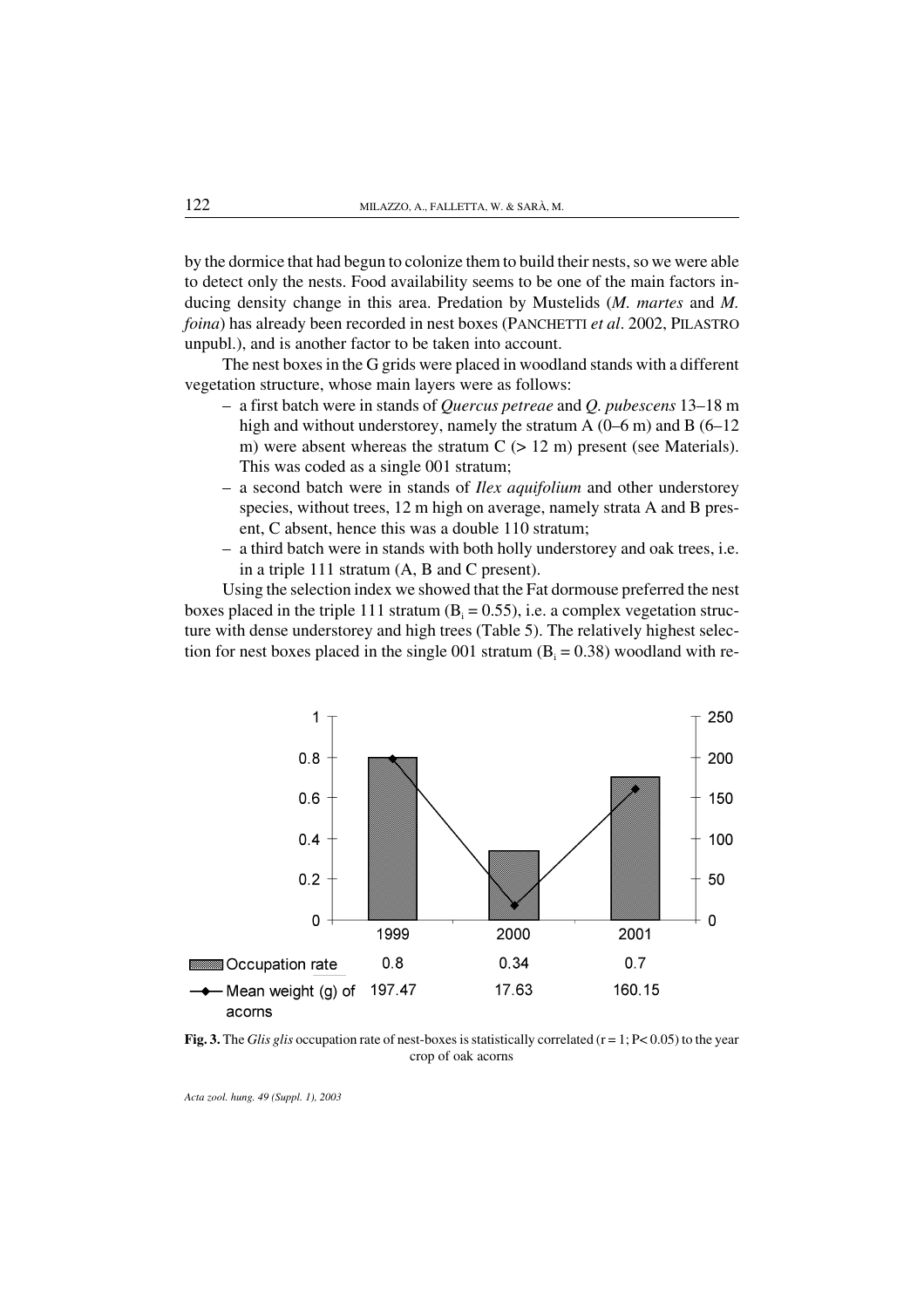Table 5. The standardized selection indexes (B<sub>i</sub>) of nest boxes placed in different vegetation layers in the Gimmeti sample area.  $111 =$  triple stratum, 0–18 m high;  $110 =$  double stratum, 0–12 m; 001 = single stratum, 12–18 m;  $\pi$ <sub>i</sub> = percentage of nest-boxes per each vegetation stratum; u<sub>i</sub> = of used nest-boxes;  $o_i = u_i / \sum u_i$ ; wi =  $o_i / p_i$ 

|                |      |    | $\mu_i$ , $\mu_i$ , $\mu_i$ , $\mu_i$ , $\mu_i$ , $\mu_i$ |      |      |
|----------------|------|----|-----------------------------------------------------------|------|------|
| Structure code | π.   | u. | Ω.                                                        | W.   |      |
| 111            | 0.38 | 20 | 0.61                                                      | 1.59 | 0.55 |
| 110            | 0.32 |    | 0.06                                                      | 0.19 | 0.07 |
| 001            | 0.30 |    | 0.33                                                      | 1.11 | 0.38 |
| Total          |      | 33 |                                                           | 2.90 |      |

spect to those in that with two (110) strata ( $B<sub>i</sub> = 0.07$ ), suggests that dense and high (> 12 m) tree canopy may be one determinant habitat feature.

In conclusion, both the vegetation structure and woodland composition seem to be important in determining the species' presence in the Mediterranean woodlands of the Madonie Regional Park. The high altitude (1500–1600 m a.s.l.) pure beech woods seem to be avoided, probably for a variety of reasons, including low temperatures, the scarcity of food (only beech mast) and its vegetation structure (maximum height 13 m). In contrast, the lower altitude (1200–1300 m a.s.l.) mixed deciduous woodlands are preferred. Here thermal stress is lower and the tree stands are high (maximum height 20–22 m). The food resource is highly palatable and abundant (oak acorns, but also beech mast and holly fruits), and account for the high population densities reached during the peak acorn year.

\*

*Acknowledgements* – The authors are indebted to TIZIANA CASCINO, ROSALIA IMBURGIA and ANTONIO SPINNATO for their great help during field work.

#### **REFERENCES**

- CASAMENTO, G. & SARÀ, M. (1994) Distribution and ecology of dormice (Myoxidae) in Sicily: a preliminary account. *Hystryx* 6(1–2):161–168.
- FRANCO, D. (1988) Habitat, biometry and taxonomy of the dormouse (Glis glis, Linnaeus, 1776) of the Asiago Plateau. *Lavori Società Veneta Scienze Naturali* 13: 135–142.
- FRANCO, D. (1990) Feeding habits of a dormouse population (Myoxus glis) of the Asiago Plateau (Venetian Pre-Alps). *Hystrix* 2: 11–22.
- KAHMANN, H. (1965) Le loir (Glis glis L.) dans les monts Gargano Italie (Apulie). *Mammalia* 29: 72–94.
- LOCATELLI, R. & PAOLUCCI, P. (1998) *Insettivori e piccoli Roditori del Trentino.* Collana Naturalistica, Giunta Provinciale Autonoma di Trento Editore, Trento, 132 pp.